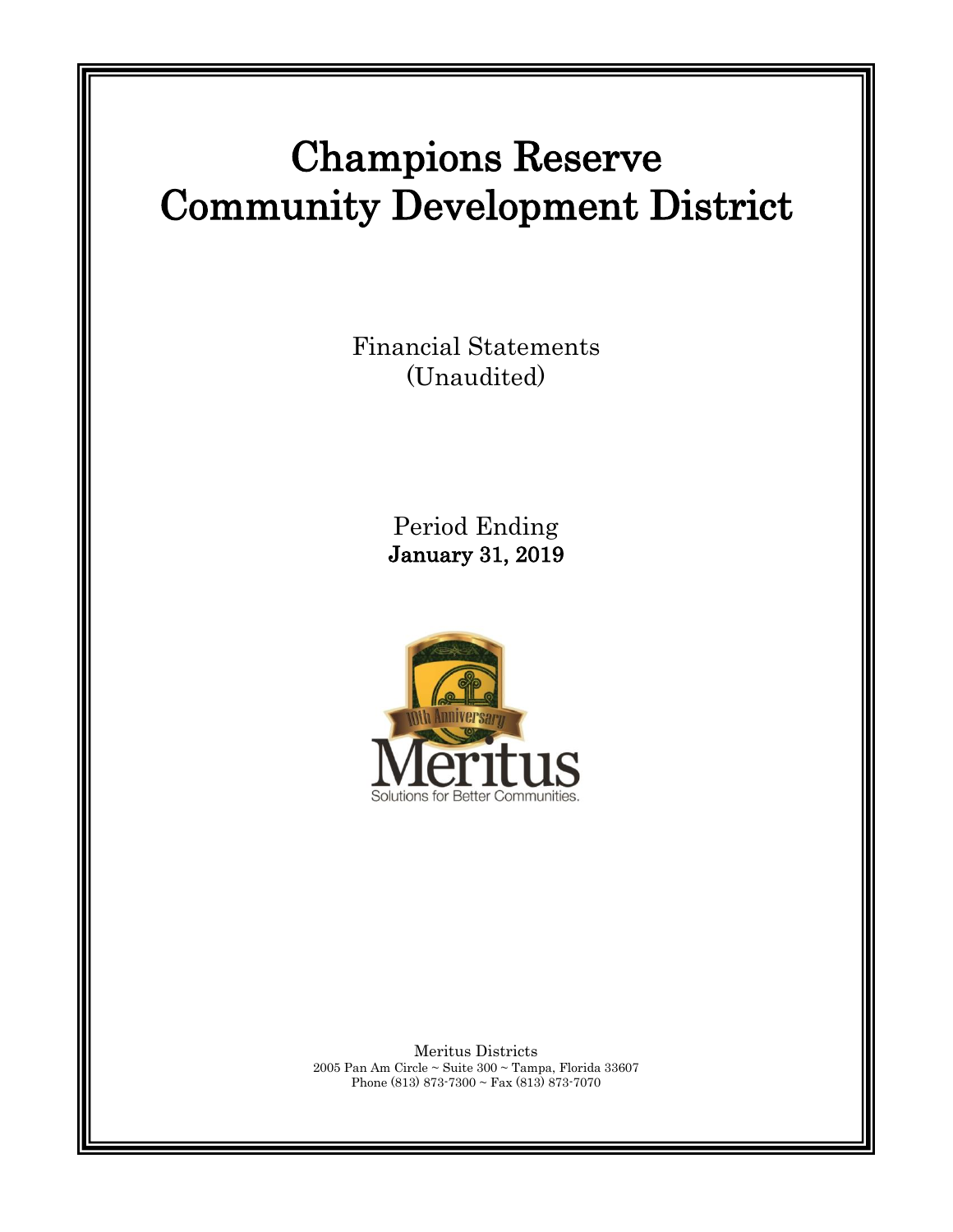## Champions Reserve CDD **Fund Report**

As of 1/31/2019 (In Whole Numbers)

|                                            | <b>General Fund</b> | Debt Service Fund -<br>Series 2016 | <b>General Fixed Assets</b> | General Long-Term<br>Debt | Total            |
|--------------------------------------------|---------------------|------------------------------------|-----------------------------|---------------------------|------------------|
| Assets                                     |                     |                                    |                             |                           |                  |
| Cash--Operating Account                    | 14,730              | $\theta$                           | $\Omega$                    | $\Omega$                  | 14.730           |
| Due From Developer                         | $\overline{0}$      | $\Omega$                           | $\Omega$                    | $\Omega$                  | $\theta$         |
| Due From General Fund                      | $\Omega$            | 0                                  | $\Omega$                    | $\Omega$                  | $\Omega$         |
| Due From Debt Service                      | $\theta$            | $\Omega$                           | $\Omega$                    | $\Omega$                  | $\Omega$         |
| Investments - Revenue 2016 (5000)          | $\theta$            | 108,905                            | $\Omega$                    | $\Omega$                  | 108,905          |
| Investments - Interest 2016 (5001)         | $\theta$            | $\theta$                           | $\Omega$                    | $\Omega$                  | $\Omega$         |
| Investments - Sinking 2016 (5002)          | $\overline{0}$      | $\mathbf{0}$                       | $\theta$                    | $\overline{0}$            | $\Omega$         |
| Investments - Reserve 2016 (5003)          | $\theta$            | 181,313                            |                             | $\Omega$                  | 181,313          |
| Prepaid Items                              | $\Omega$            | $\theta$                           | $\Omega$                    | $\Omega$                  | $\Omega$         |
| Prepaid General Liability Insurance        | $\Omega$            | $\Omega$                           | $\Omega$                    | $\Omega$                  | $\Omega$         |
| Prepaid Professional Liability Insurance   | $\Omega$            | $\Omega$                           | $\Omega$                    | $\Omega$                  | $\Omega$         |
| Prepaid Trustee Fees                       | $\Omega$            | 0                                  | $\Omega$                    | $\Omega$                  | $\Omega$         |
| Prepaid Property Insurance                 | $\Omega$            | 0                                  | $\Omega$                    | 0                         | $\Omega$         |
| <b>Construction Work in Progress</b>       | $\Omega$            | 0                                  | 2,330,568                   | $\Omega$                  | 2,330,568        |
| Amount Available-Debt Service              | $\Omega$            | $\Omega$                           | $\Omega$                    | 196,716                   | 196,716          |
| Amount To Be Provided--Debt Service        | $\overline{0}$      | $\theta$                           | $\mathbf{0}$                | 2,532,079                 | 2,532,079        |
| Other                                      | $\mathbf{0}$        | $\boldsymbol{0}$                   | $\boldsymbol{0}$            | $\boldsymbol{0}$          | $\boldsymbol{0}$ |
| <b>Total Assets</b>                        | 14,730              | 290,218                            | 2,330,568                   | 2,728,795                 | 5,364,311        |
| Liabilities                                |                     |                                    |                             |                           |                  |
| Accounts Payable                           | 122                 | $\boldsymbol{0}$                   | $\mathbf{0}$                | $\boldsymbol{0}$          | 122              |
| Accounts Payble-Other                      | $\overline{0}$      | 0                                  | $\Omega$                    | $\Omega$                  | $\mathbf{0}$     |
| Due To General Fund                        | $\theta$            | 0                                  | ∩                           | 0                         | $\Omega$         |
| Due To Debt Service Fund                   | $\Omega$            | Ω                                  | $\Omega$                    | 0                         | $\Omega$         |
| Accrued Expenses Payable                   | $\theta$            | 0                                  | $\Omega$                    | $\theta$                  | $\Omega$         |
| Other Current Liabilities                  | 3,589               |                                    | $\Omega$                    | $\Omega$                  | 3,589            |
| Revenue Bond--Long Term--Series 2016       | $\boldsymbol{0}$    | $\theta$                           | $\theta$                    | 2,728,795                 | 2,728,795        |
| <b>Unearned Revenues</b>                   | $\boldsymbol{0}$    | $\overline{0}$                     | $\overline{0}$              | $\overline{0}$            | $\theta$         |
| <b>Total Liabilities</b>                   | 3,711               | $\Omega$                           | $\Omega$                    | 2,728,795                 | 2,732,506        |
| Fund Equity & Other Credits                |                     |                                    |                             |                           |                  |
| Fund Balance-All Other Reserves            | $\boldsymbol{0}$    | 216,265                            | $\Omega$                    | $\mathbf{0}$              | 216,265          |
| Fund Balance-Unreserved                    | 7,159               | $\boldsymbol{0}$                   | $\Omega$                    | $\Omega$                  | 7,159            |
| <b>Investmeent in General Fixed Assets</b> | $\boldsymbol{0}$    | $\mathbf{0}$                       | 2,330,568                   | $\overline{0}$            | 2,330,568        |
| Other                                      | 3,860               | 73,953                             | $\mathbf{0}$                | $\Omega$                  | 77,813           |
| Total Fund Equity & Other Credits          | 11,020              | 290,218                            | 2,330,568                   | $\Omega$                  | 2,631,805        |
| Total Liabilities & Fund Equity            | 14,730              | 290,218                            | 2,330,568                   | 2,728,795                 | 5,364,311        |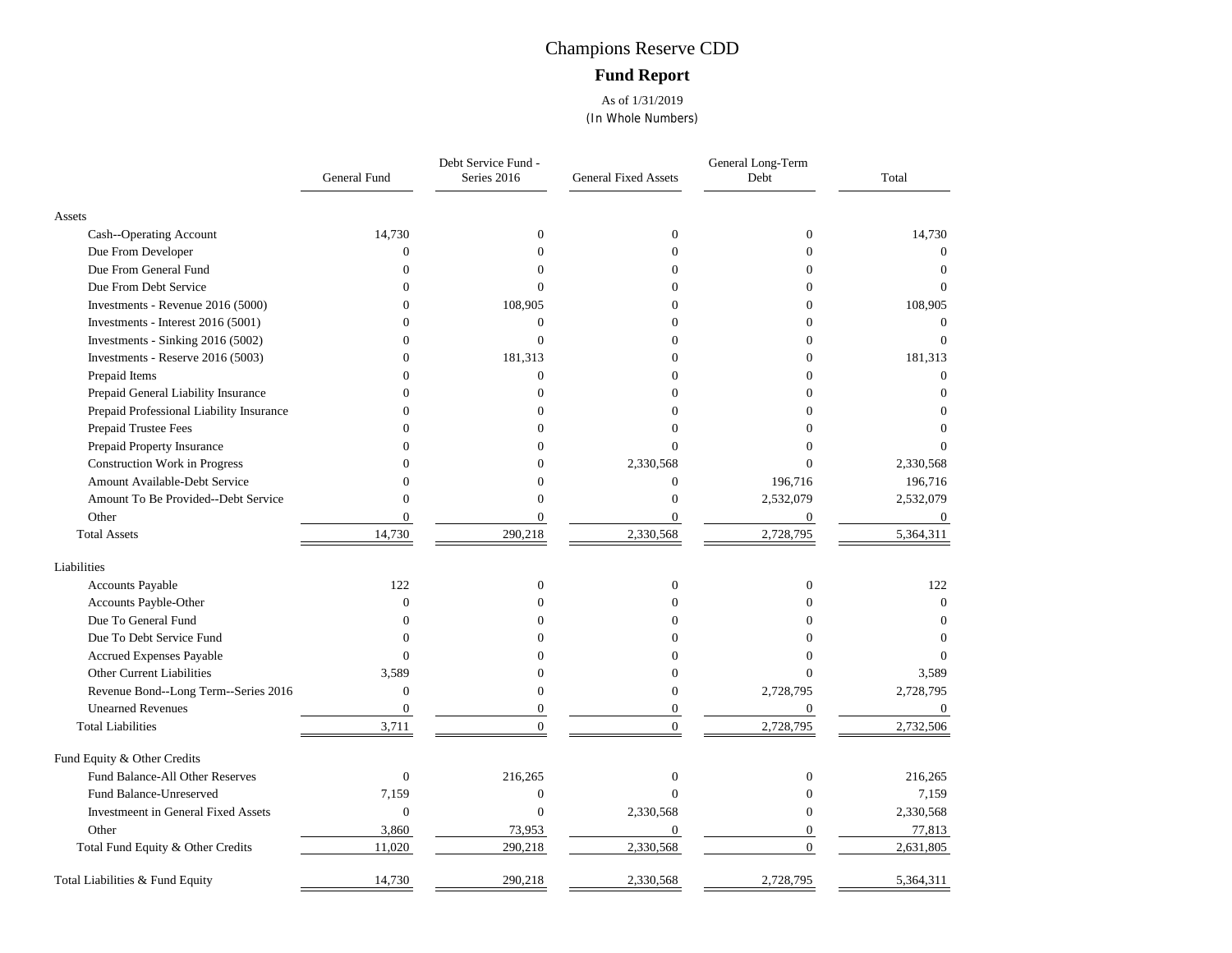## Champions Reserve CDD

### **Statement of R&E**

#### 001 - General Fund From 10/1/2018 Through 1/31/2019 (In Whole Numbers)

|                                                  | Total Budget -<br>Original | <b>Current Period Actual</b> | <b>Total Budget</b><br>Variance - Original | Percent Total Budget<br>Remaining - Original |
|--------------------------------------------------|----------------------------|------------------------------|--------------------------------------------|----------------------------------------------|
| Revenues                                         |                            |                              |                                            |                                              |
| Special Assessments - Service Charges            |                            |                              |                                            |                                              |
| Operations & Maintenance Assessments-Tax<br>Roll | 23,173                     | 28,531                       | 5,358                                      | 23 %                                         |
| Operations & Maintenance Assessments-Off<br>Roll | 27,027                     | 1,824                        | (25,203)                                   | (93)%                                        |
| <b>Total Revenues</b>                            | 50,200                     | 30,355                       | (19, 845)                                  | (40)%                                        |
| Expenditures                                     |                            |                              |                                            |                                              |
| Financial & Administrative                       |                            |                              |                                            |                                              |
| District Manager                                 | 27,500                     | 9,167                        | 18,333                                     | 67 %                                         |
| District Engineer                                | 500                        | 313                          | 188                                        | 38 %                                         |
| Disclosure Report                                | 3,000                      | $\Omega$                     | 3,000                                      | 100 %                                        |
| <b>Trustee Fees</b>                              | 4,500                      | 2,690                        | 1,810                                      | 40 %                                         |
| <b>Auditing Services</b>                         | 5,500                      | 500                          | 5,000                                      | 91 %                                         |
| Postage, Phone, Faxes, Copies                    | 300                        | 11                           | 289                                        | 96 %                                         |
| Public Officials Insurance                       | 1,085                      | 2,000                        | (915)                                      | (84)%                                        |
| <b>Legal Advertising</b>                         | 500                        | 291                          | 210                                        | 42 %                                         |
| <b>Bank Fees</b>                                 | 300                        | 86                           | 214                                        | 71 %                                         |
| Dues, Licenses, & Fees                           | 175                        | 199                          | (24)                                       | (14)%                                        |
| Miscellaneous                                    | $\mathbf{0}$               | 667                          | (667)                                      | $0\%$                                        |
| Web Administration                               | 500                        | 4,950                        | (4, 450)                                   | $(890)$ %                                    |
| Legal Counsel                                    |                            |                              |                                            |                                              |
| <b>District Counsel</b>                          | 1,943                      | 577                          | 1,366                                      | 70 %                                         |
| Other Physical Environment                       |                            |                              |                                            |                                              |
| Property & Casualty Insurance                    | 4,397                      | 5,043                        | (646)                                      | (15)%                                        |
| <b>Total Expenditures</b>                        | 50,200                     | 26,494                       | 23,706                                     | 47 %                                         |
| Excess of Revenues Over (Under) Expenditures     | $\boldsymbol{0}$           | 3,860                        | 3,860                                      | $0\%$                                        |
| Fund Balance, Beginning of Period                |                            |                              |                                            |                                              |
|                                                  | $\boldsymbol{0}$           | 7,159                        | 7,159                                      | $0\%$                                        |
| Fund Balance, End of Period                      | $\mathbf{0}$               | 11,020                       | 11,020                                     | $0\%$                                        |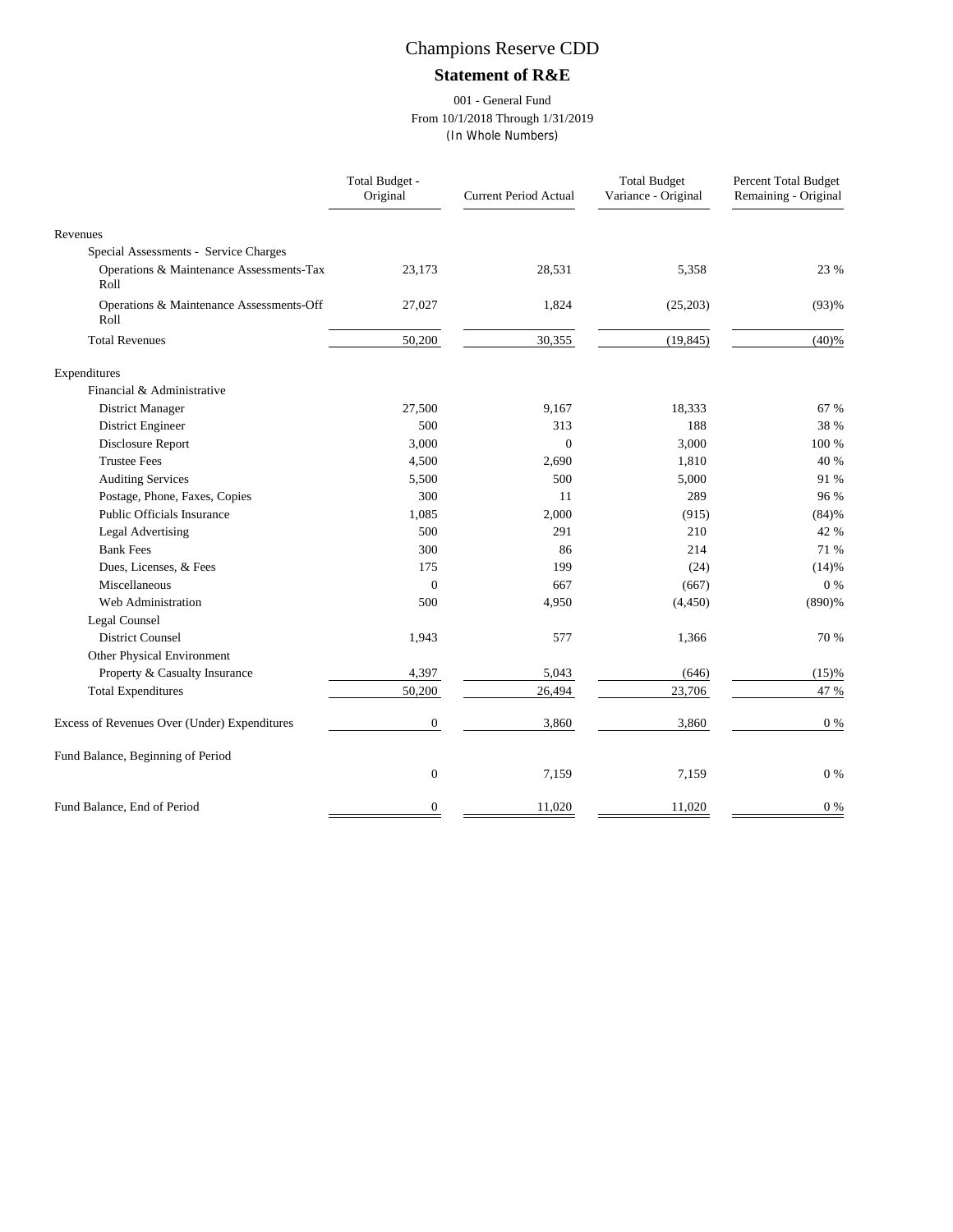## Champions Reserve CDD

#### **Statement of R&E**

#### 200 - Debt Service Fund - Series 2016 From 10/1/2018 Through 1/31/2019 (In Whole Numbers)

|                                              | Total Budget -<br>Original | <b>Current Period Actual</b> | <b>Total Budget</b><br>Variance - Original | Percent Total Budget<br>Remaining - Original |
|----------------------------------------------|----------------------------|------------------------------|--------------------------------------------|----------------------------------------------|
| Revenues                                     |                            |                              |                                            |                                              |
| Special Assessments - Capital Improvements   |                            |                              |                                            |                                              |
| Debt Serivce Assessments-Tax Roll            | $\overline{0}$             | 103,031                      | 103,031                                    | 0 %                                          |
| Debt Service Assessments-Off Roll            | 179,750                    | 6,816                        | (172, 934)                                 | $(96)$ %                                     |
| Debt Service Assessments-Developer           | 0                          | 75,738                       | 75,738                                     | $0\%$                                        |
| <b>Interest Earnings</b>                     |                            |                              |                                            |                                              |
| <b>Interest Earnings</b>                     | 0                          | 212                          | 212                                        | $0\%$                                        |
| <b>Total Revenues</b>                        | 179,750                    | 185,797                      | 6,047                                      | 3 %                                          |
| Expenditures                                 |                            |                              |                                            |                                              |
| Financial & Administrative                   |                            |                              |                                            |                                              |
| Miscellaneous                                | $\overline{0}$             | 1,154                        | (1, 154)                                   | $0\%$                                        |
| Debt Service Payments                        |                            |                              |                                            |                                              |
| Interest                                     | 129,750                    | 65,691                       | 64,059                                     | 49 %                                         |
| Principal                                    | 50,000                     | 45,000                       | 5,000                                      | 10 %                                         |
| <b>Total Expenditures</b>                    | 179,750                    | 111,845                      | 67,905                                     | 38 %                                         |
| Excess of Revenues Over (Under) Expenditures | $\overline{0}$             | 73,953                       | 73,953                                     | 0 %                                          |
| Fund Balance, Beginning of Period            |                            |                              |                                            |                                              |
|                                              | $\mathbf{0}$               | 216,265                      | 216,265                                    | 0 %                                          |
| Fund Balance, End of Period                  | $\overline{0}$             | 290,218                      | 290,218                                    | $0\%$                                        |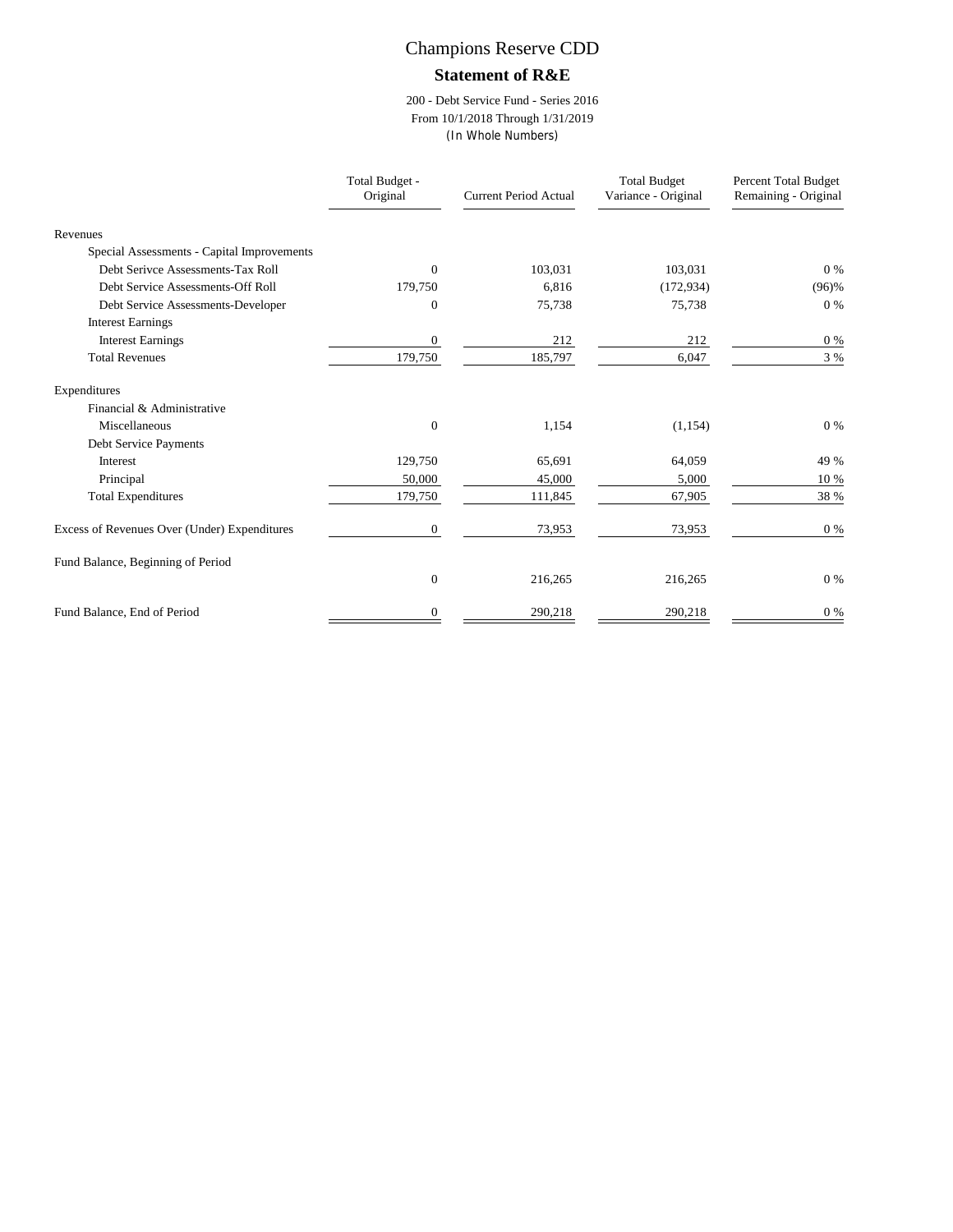#### **Summary**

**Cash Account: 10101 Cash--Operating Account Reconciliation ID: 01/31/19 Reconciliation Date: 1/31/2019 Status: Locked**

| <b>Bank Balance</b>              | 14,640.91 |
|----------------------------------|-----------|
| Less Outstanding Checks/Vouchers | 138.58    |
| Plus Deposits in Transit         | 228.00    |
| Plus or Minus Other Cash Items   | 0.00      |
| Plus or Minus Suspense Items     | 0.00      |
| Reconciled Bank Balance          | 14,730.33 |
| <b>Balance Per Books</b>         | 14,730.33 |
| Unreconciled Difference          | 0.00      |

**Click the Next Page toolbar button to view details.**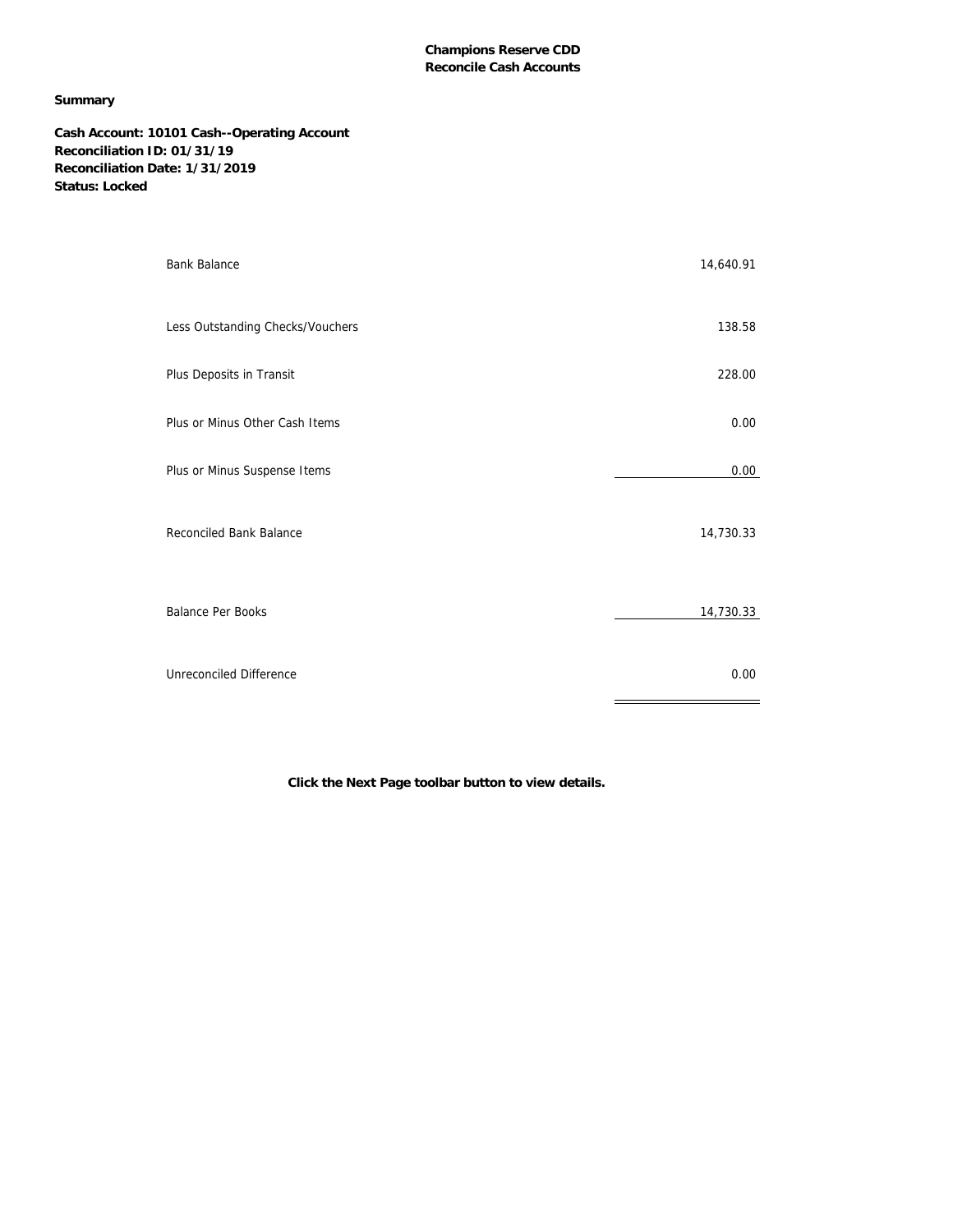**Detail**

**Cash Account: 10101 Cash--Operating Account Reconciliation ID: 01/31/19 Reconciliation Date: 1/31/2019 Status: Locked**

#### **Outstanding Checks/Vouchers**

| Document Number             | Document Date | Document Description                    | Document Amount | Payee                 |
|-----------------------------|---------------|-----------------------------------------|-----------------|-----------------------|
| 0121                        | 1/30/2019     | Series 2016 FY19 Tax Dist ID<br>Dec Int | 138.58          | Champions Reserve CDD |
| Outstanding Checks/Vouchers |               |                                         | 138.58          |                       |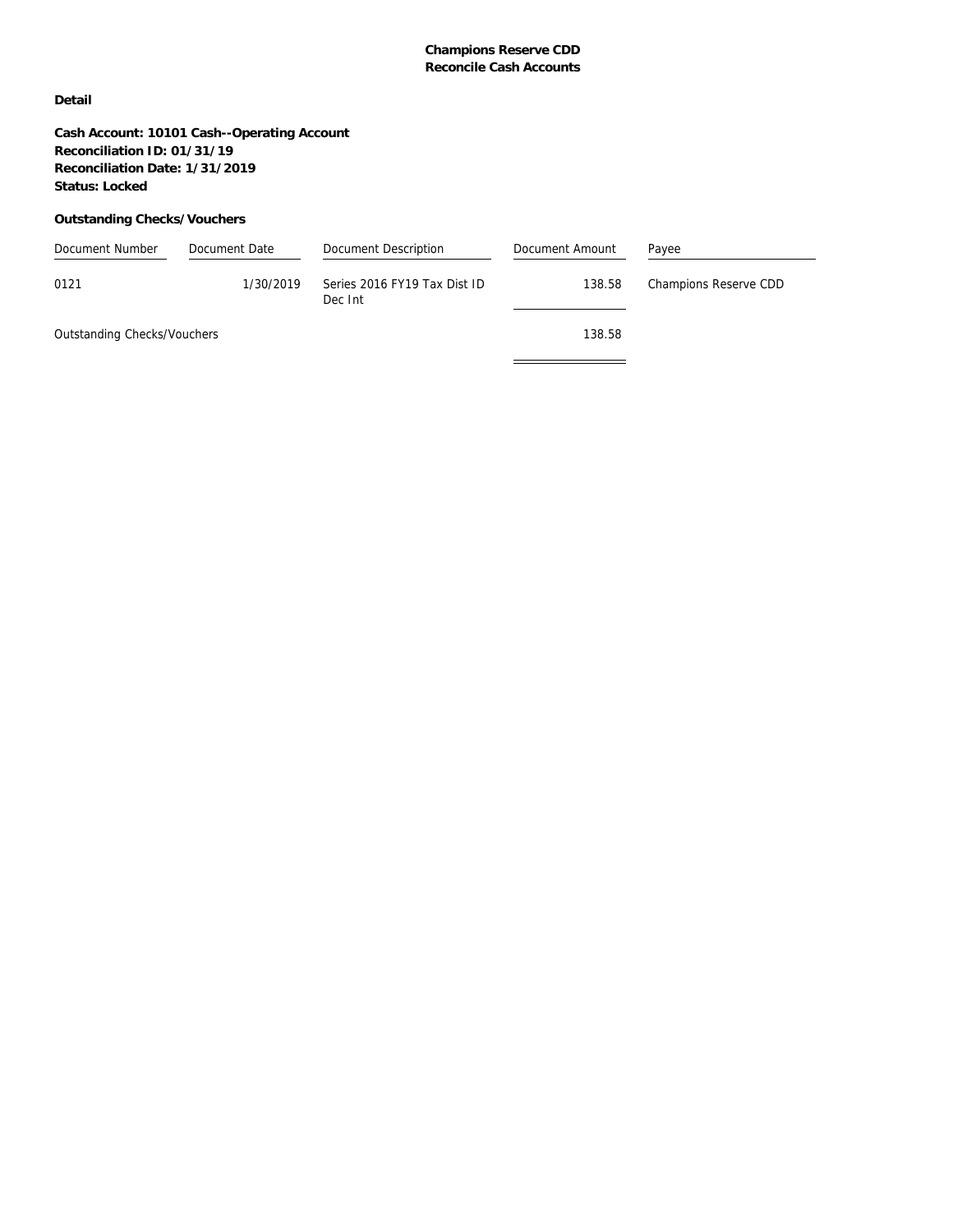$\equiv$ 

#### **Detail**

**Cash Account: 10101 Cash--Operating Account Reconciliation ID: 01/31/19 Reconciliation Date: 1/31/2019 Status: Locked**

#### **Outstanding Deposits**

| Deposit Number              | Document Number | Document Date | Document Description | Document Amount |
|-----------------------------|-----------------|---------------|----------------------|-----------------|
|                             | 133790          | 1/30/2019     | Off Roll - Lot $205$ | 228.00          |
| <b>Outstanding Deposits</b> |                 |               |                      | 228.00          |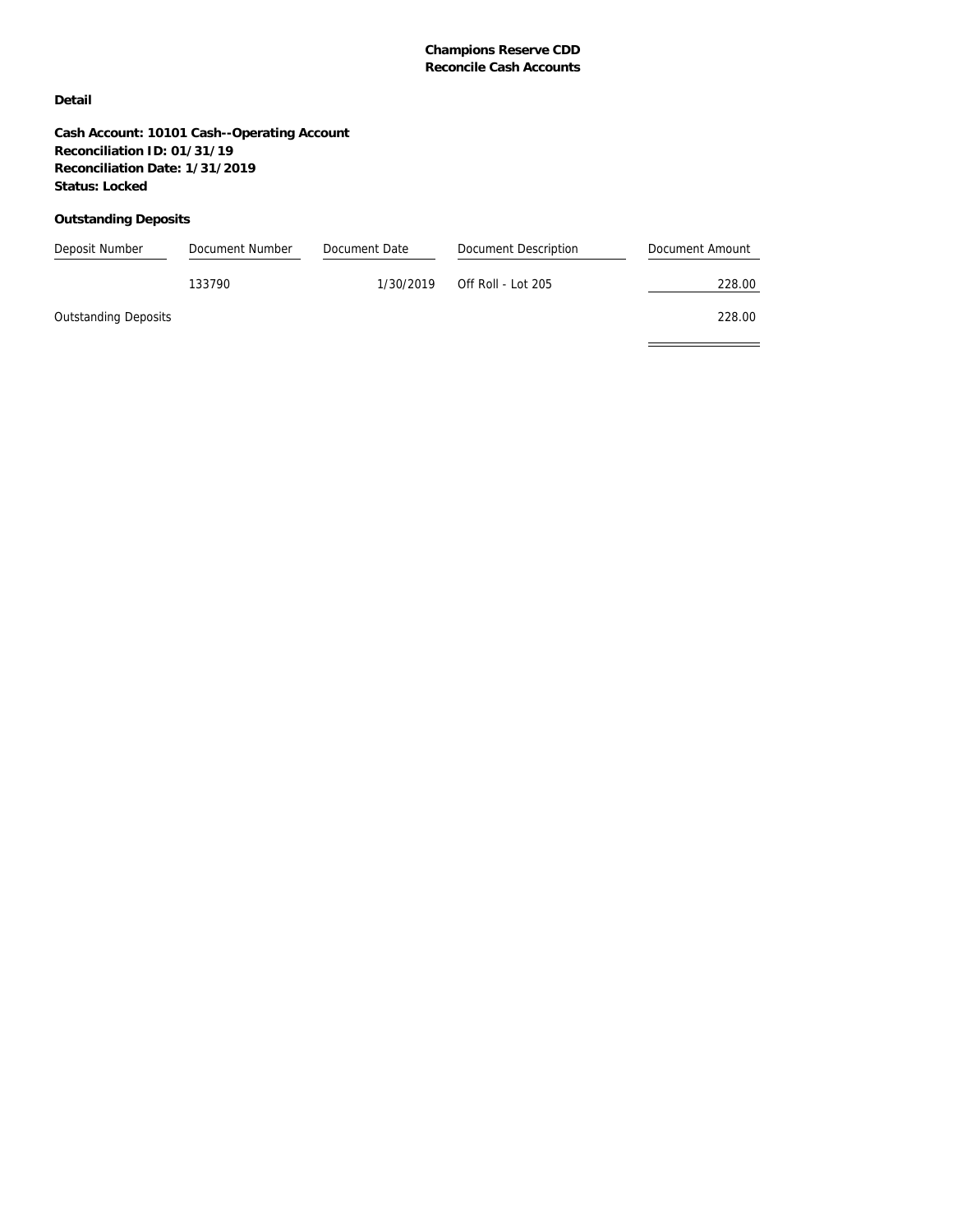#### **Detail**

**Cash Account: 10101 Cash--Operating Account Reconciliation ID: 01/31/19 Reconciliation Date: 1/31/2019 Status: Locked**

#### **Cleared Checks/Vouchers**

| Document Number                | Document Date | Document Description                        | Document Amount | Payee                                         |
|--------------------------------|---------------|---------------------------------------------|-----------------|-----------------------------------------------|
| 0108                           | 12/12/2018    | <b>System Generated</b><br>Check/Voucher    | 23.00           | Grau and Associates                           |
| 0111                           | 12/19/2018    | <b>System Generated</b><br>Check/Voucher    | 4,900.00        | ADA Site Compliance                           |
| 0112                           | 12/19/2018    | <b>System Generated</b><br>Check/Voucher    | 312.50          | Hanson Walter & Associates,<br><sub>Inc</sub> |
| 0115                           | 12/31/2018    | Series 2016 FY19 Tax<br>Distribution        | 49,732.38       | Champions Reserve CDD                         |
| 0116                           | 1/3/2019      | <b>System Generated</b><br>Check/Voucher    | 2,291.67        | Meritus Districts                             |
| 0117                           | 1/10/2019     | <b>System Generated</b><br>Check/Voucher    | 500.00          | Grau and Associates                           |
| 0118                           | 1/10/2019     | <b>System Generated</b><br>Check/Voucher    | 598.22          | <b>IPFS Corporation</b>                       |
| 0119                           | 1/14/2019     | Series 2016 FY19 Tax Dist ID<br>Dec. 1 - 31 | 11,716.46       | Champions Reserve CDD                         |
| 0120                           | 1/24/2019     | <b>System Generated</b><br>Check/Voucher    | 50.00           | Meritus Districts                             |
| <b>Cleared Checks/Vouchers</b> |               |                                             | 70,124.23       |                                               |
|                                |               |                                             |                 |                                               |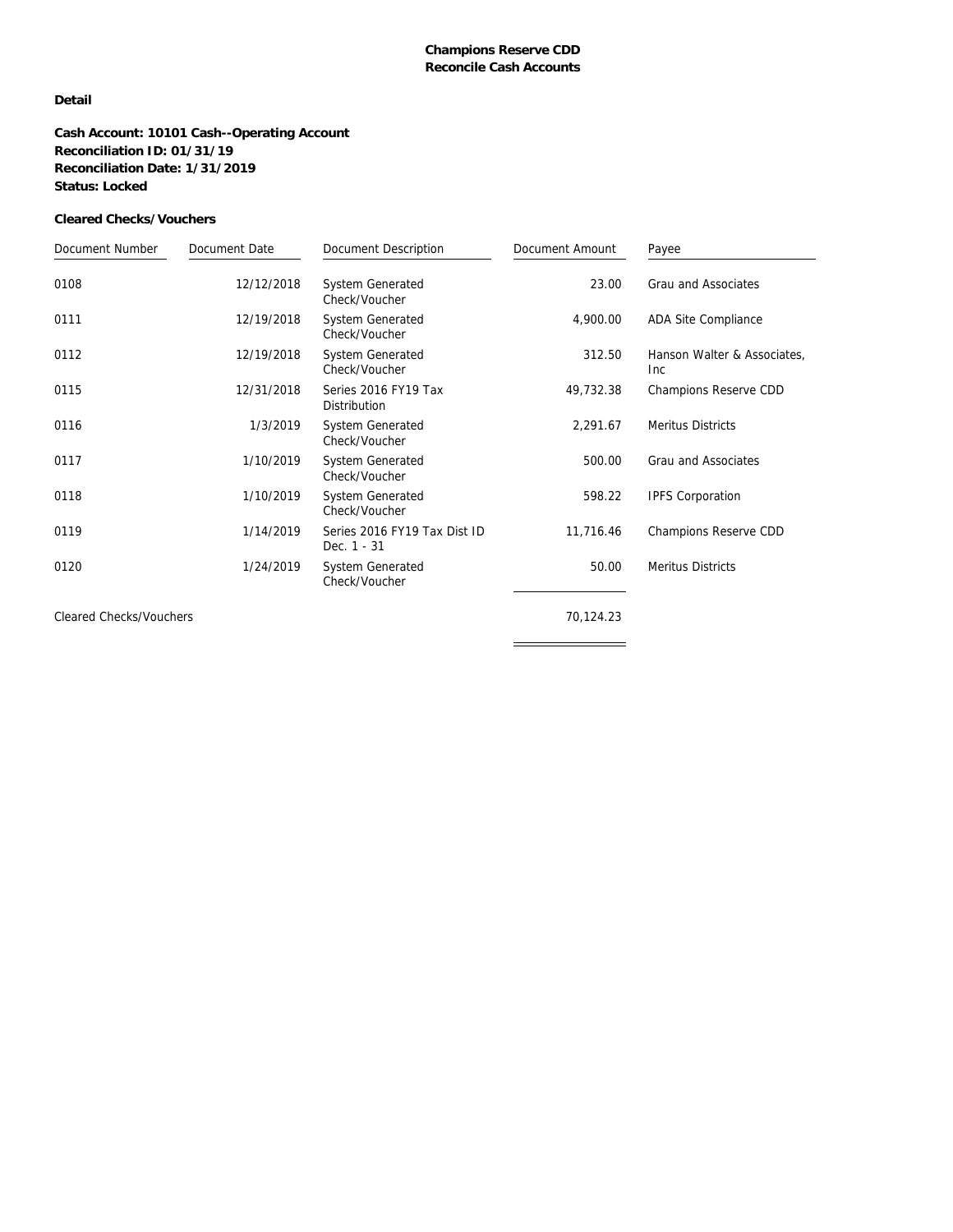#### **Detail**

**Cash Account: 10101 Cash--Operating Account Reconciliation ID: 01/31/19 Reconciliation Date: 1/31/2019 Status: Locked**

#### **Cleared Deposits**

| Deposit Number | Document Number | Document Date | Document Description                | Document Amount |
|----------------|-----------------|---------------|-------------------------------------|-----------------|
|                | 133247          | 1/2/2019      | Off Roll - Lot 203                  | 228.00          |
|                | 133083          | 1/9/2019      | Lot Closings - Lot 175 178<br>182   | 684.00          |
|                | 133535          | 1/10/2019     | Off Roll - Lot 180 204              | 456.00          |
|                | CR077           | 1/15/2019     | Tax Distribution - 01.15.19         | 14,960.92       |
|                | 133582          | 1/23/2019     | Off Roll - Lot 181                  | 228.00          |
|                | CR077           | 1/31/2019     | Interest Distribution -<br>01.31.19 | 176.95          |
|                |                 |               |                                     |                 |

Cleared Deposits 16,733.87

<u> 1989 - Johann Barnett, fransk politiker (</u>

 $\equiv$